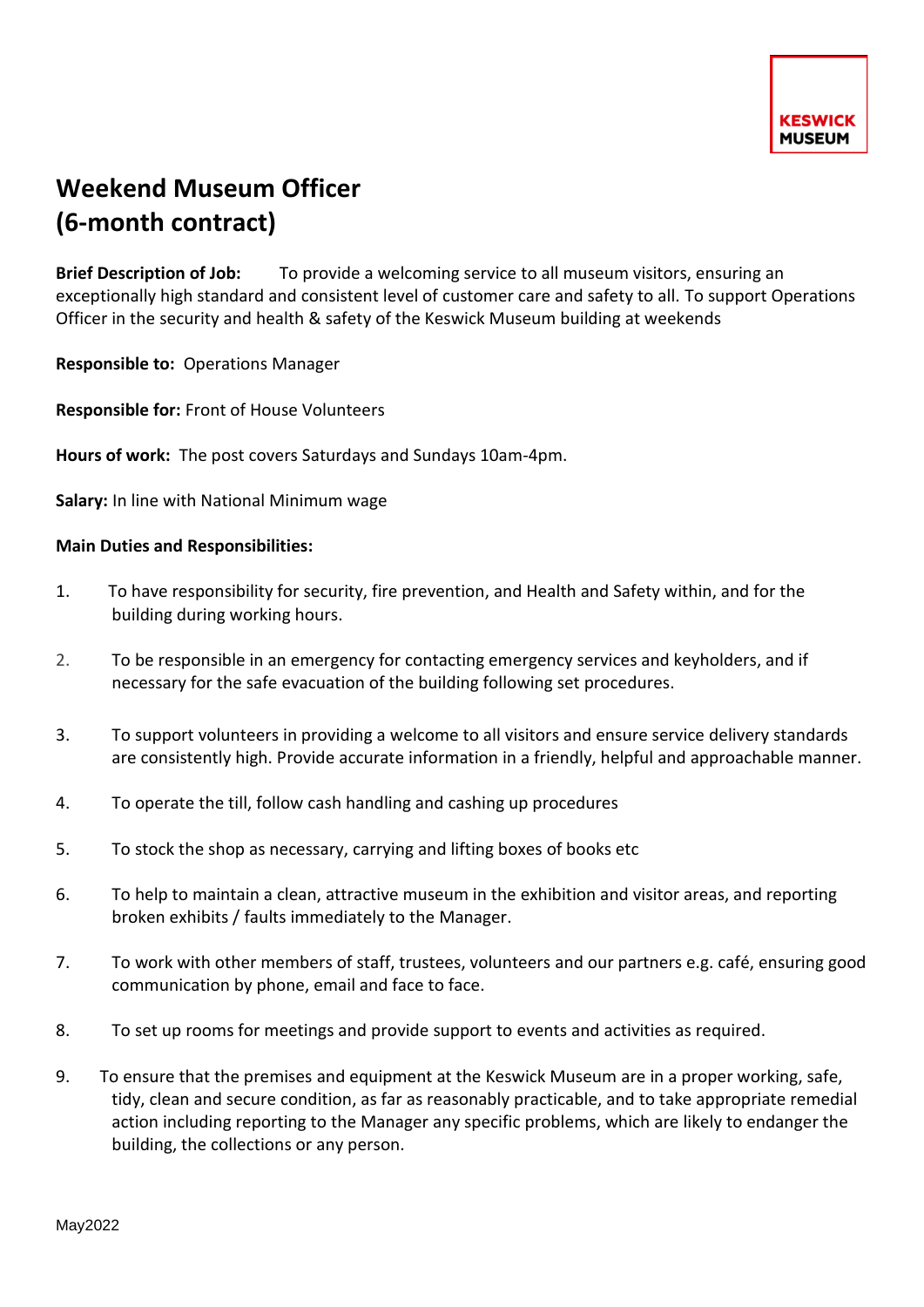- 10. To deal with enquiries and complaints, from members of the public, user groups and other sources, referring such matters to the Manager where necessary.
- 11. To assist in the collection of audience evaluation through completion and analysis of market research with visitors and other occasional work associated with this.
- 12. To attend additional occasional staff training sessions as required and, where possible, to cover staff holidays in addition to usual hours.
- 13. The Post-holder may be required to undertake other duties which may be reasonably requested by the Manager, and which are compatible with the overall scope and authority of the role.

## **Additional Requirements:**

- 14. To adhere to KMAG Management Ltd's policies. (Keswick Museum & Art Gallery Management Ltd)
- 15. To co-operate with and support KMAG Management Ltd's corporate procedures and initiatives, including appraisal and staff training and development.
- 16. To contribute to the environmental sustainability of the organisation, actively working to reduce the museum's carbon footprint.
- 17. To support the income generation aims of KMAG by being responsive and embracing new ways of working
- 18. To work flexibly to deliver KMAG's Forward Plan. The post holder will promote best value, excellence in customer service, a focus on continuous improvement and the promotion of these within the context of equality of opportunity and cultural diversity.
- 19. To promote best practice in meeting the requirements of Health & Safety legislation and to comply with other relevant statutory legislation and KMAG policies.
- 20. To at all times, treat the museum's customers and KMAG colleagues with politeness, respect and consideration.
- 21. To respect the confidentiality of information discussed within the organisation, maintaining discretion and loyalty to KMAG at all times.